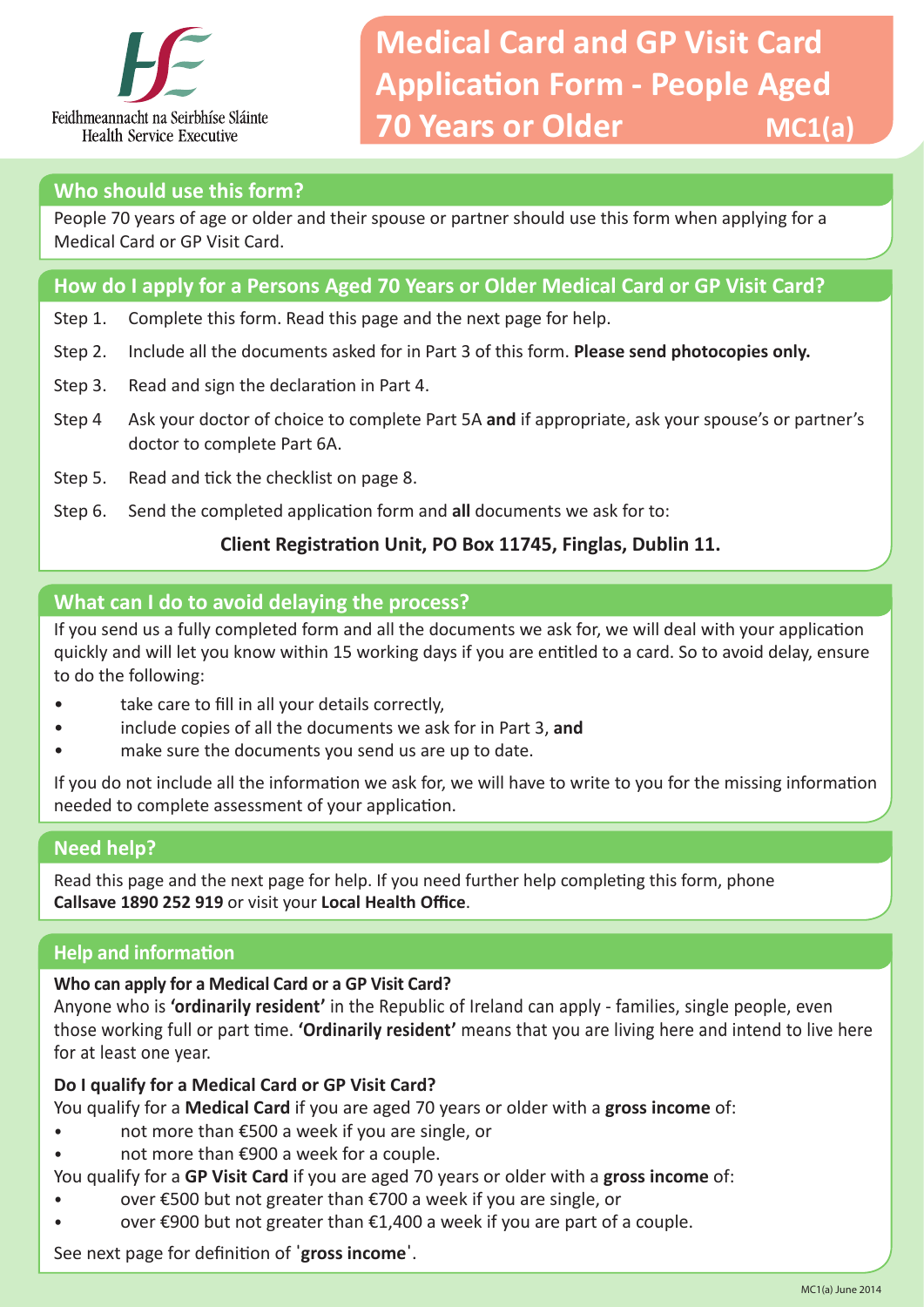### **Help and information -** *continued*

#### **What do you mean by Gross income?**

Gross income is your income or incomes before any deductions that may be taken off for income tax purposes, for example income from your pension (social welfare or private), your employment, your savings or investments or rental of property or land or any other income. Rental income is the rent you get less necessary spending associated with the rental of a property or land such as insurance.

### **Will my savings and or investments be taken into account when assessing my income for Medical Card or GP Visit Card eligibility?**

We **will not** take into account savings or investments of amounts **up to** €36,000 for a single person and **up to** €72,000 for a couple when we are assessing your income. We will **not take** into account the amount of any compensation or redress award you may have received from **specific**  state sponsored compensation or redress payments or any interest earned on the investment of this payment regardless of the amount.

For information on the specific compensation or redress awards covered by this section, please see **www.medicalcard.ie** or phone **Callsave 1890 252 919.**

#### **What if I am not yet 70 but my spouse or partner is 70 years or older?**

So long as **one** of you is aged 70 or older, you will **both** qualify for a **Medical Card** if your combined gross income is €900 or less a week. If one of you is aged 70 or older, you will both qualify for a **GP Visit Card** if your combined gross income is over €900 but not greater than €1,400 a week.

#### **My spouse or partner has recently died - can I retain eligibility ?**

The National Assessment Guidelines for persons aged 70 years or older provide for the retention of eligibility, for a maximum of 3 years, in the event of the death of a spouse or partner, subject to certain conditions. Contact 1890 252 919 or see our website www.medicalcard.ie for further details.

If your spouse or partner has died, please indicate the date of death on page 3 in Part 1 Personal Details section.

### **What if my gross household income is greater than the qualifying income ranges for this scheme, as described at the end of page 1?**

If you know your gross household income is more than the limits to qualify for a Medical Card or GP Visit Card under this scheme, you and your family dependants might be eligible to a card under a **different scheme** called the **General Medical Card Scheme.**

For more information on qualifying for a card under the **General Medical Card Scheme** phone **Callsave 1890 252 919** or see our website **www.medicalcard.ie.**

If you want to apply to the **General Medical Card Scheme**, you need to complete a form called the **MC1 Form**. You can get this form from your **Local Health Office** or download it from **www.medicalcard.ie.**

#### **How do I qualify for a Medical Card under European Union (EU) Regulations?**

You will qualify for a Medical Card under EU Regulations if you meet **all** of the following requirements:

- you are ordinarily resident in the Republic of Ireland,
- you are insured under the social security legislation of another EU/EEA member state or Switzerland, that means receiving a social security pension from that state or working and paying social insurance in that state, **and**
- you are not **subject** to Irish social security legislation. You are subject to Irish social security legislation if you are receiving a **contributory** Irish social welfare payment or you are subject to PRSI in the Irish State.

If you meet the above requirements, you can claim your entitlement to a Medical Card by sending us:

- a completed application form, **and**
- the relevant E or S form issued by the EU/EEA member state (or Switzerland) you are insured with.

UK insured persons applying under EU Regulations, should send us:

• a letter of confirmation from the UK Pensions Board or a recent payslip (if employed in UK) in place of the E or S form.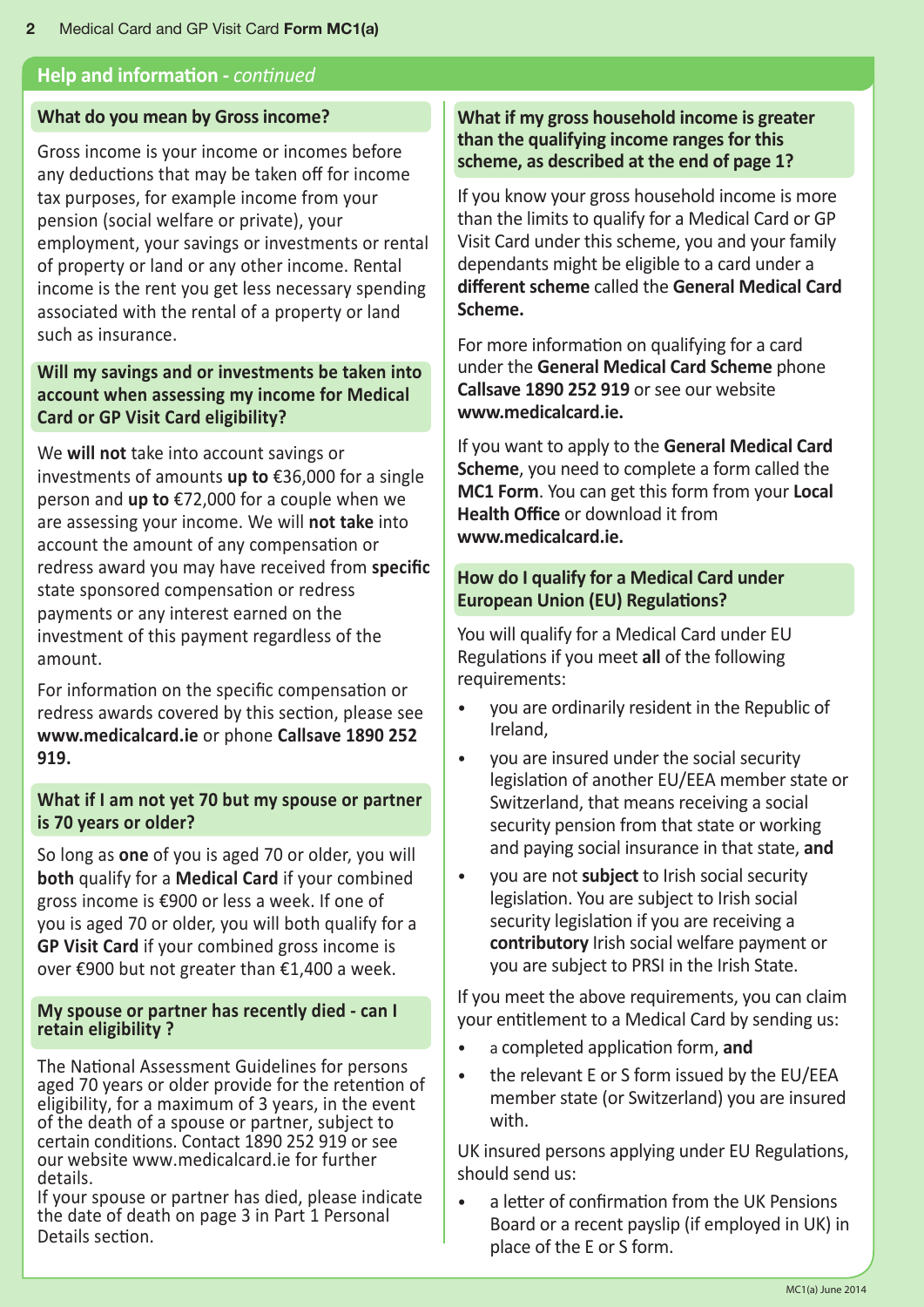**For Parts 1, 2, 3, 5 and 6 that apply to you, please complete in CAPITAL LETTERS and place a tick(v) where appropriate in the single boxes provided.**

| <b>FOR OFFICIAL USE ONLY</b> |  |  |
|------------------------------|--|--|
|------------------------------|--|--|

Application No.:

Date Received:

| Part 1 – Your personal details                                                                                                                                                                   |                                                                                                          |
|--------------------------------------------------------------------------------------------------------------------------------------------------------------------------------------------------|----------------------------------------------------------------------------------------------------------|
| First name(s):<br>Date of birth:<br>v<br>V<br>M<br>M<br>D                                                                                                                                        | Surname:<br>Birth surname:<br>(If different)                                                             |
| PPS number:<br>Address:                                                                                                                                                                          | Gender:<br>Female<br>Male                                                                                |
|                                                                                                                                                                                                  | Mobile phone:<br>(If you enter your mobile phone we may text you in connection with<br>your application) |
| Country of birth:                                                                                                                                                                                | Daytime phone:<br>E-mail address:                                                                        |
| How long have you lived in Ireland?<br>Are you ordinarily resident in Ireland? (See page 1 for definition of what 'ordinarily resident' means.) Yes<br>Do you live alone? Yes<br>No <sub>1</sub> | No                                                                                                       |
| If 'No', who do you live with?                                                                                                                                                                   |                                                                                                          |
| Cohabiting<br>Are you: Single<br>Married<br>If: Widowed/Surviving Partner, date spouse or partner died<br>Do you have, or have you ever had, a Medical Card or a GP Visit Card?                  | In a Civil Partnership<br>Separated<br>Divorced<br>M<br>M<br>Yes<br>No                                   |
| If 'Yes', please tick the kind of card and write in the number:<br>Medical Card $\Box$<br>GP Visit Card<br><b>Card Number</b>                                                                    |                                                                                                          |
| Part 2 - Personal details for your spouse or partner<br>(if you do not have a spouse or partner, go to Part 3 on the next page)                                                                  |                                                                                                          |
| First name(s):<br>Date of birth:<br>M<br>Y<br>Y<br>Y<br>D<br>M<br>D                                                                                                                              | Surname:<br>Birth surname:<br>Y<br>(If different)                                                        |
| PPS number:                                                                                                                                                                                      | Gender:<br>Male<br>Female                                                                                |
| Is your spouse or partner ordinarily resident in Ireland?                                                                                                                                        | $Yes \mid No \mid$                                                                                       |

| Does your spouse or partner have, or has he or she ever had, a Medical Card or a GP Visit Card? Yes     No |  |  |  |  |  |  |  |  |  |  |  |  |
|------------------------------------------------------------------------------------------------------------|--|--|--|--|--|--|--|--|--|--|--|--|
| If 'Yes', please tick the kind of card and write in the number:                                            |  |  |  |  |  |  |  |  |  |  |  |  |
| Medical Card GP Visit Card Card Number                                                                     |  |  |  |  |  |  |  |  |  |  |  |  |

e<br>Barat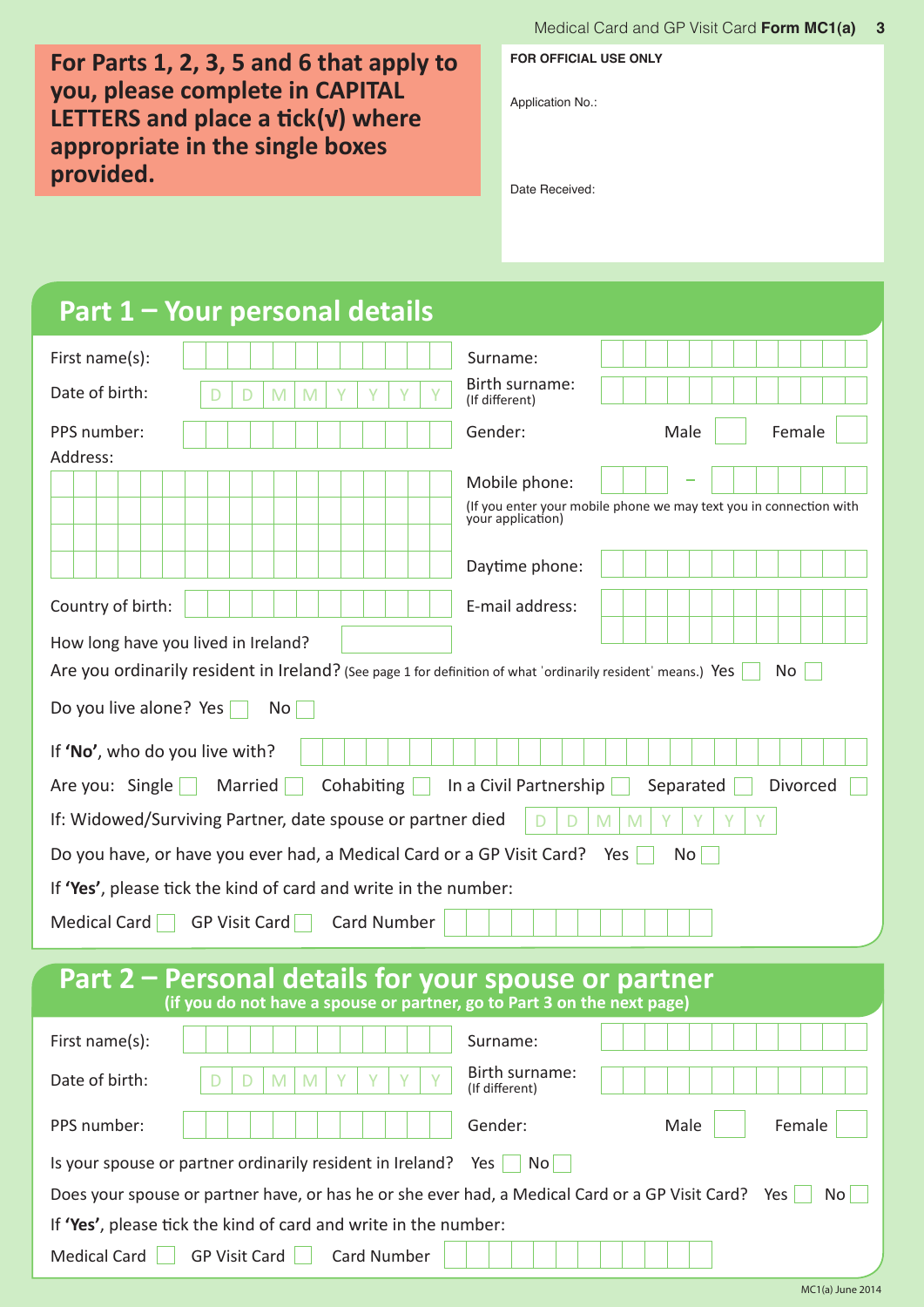## **Part 3 ̶ Details of income**

#### **Source Gross amount (amount before any deductions) Frequency of payment (for example,weekly, fortnightly, monthly or yearly) Type of payment Documents to send to us (Photocopies only please)** Recent An Post receipt slip **or** recent bank statement (if payment is paid direct to bank account). If in receipt of Illness Benefit, a letter from your employer confirming your current wage, if any, in addition to Social Welfare payment Social Welfare **E** payments **Wages and or pension**   $\epsilon$  <del></del> **E** Most recent payslip Most recent payslip **(1)** Latest Notice of Assessment from Revenue Commissioners **or (2)** Latest Notice of Self-Assessment **and** a copy of your latest Tax Return as acknowledged by Revenue Commissioners. Income from **E** self employment Relevant documentation from the other EEA State or Switzerland, i.e. relevant E or S form, e.g. E121 or S1. If in receipt of UK social welfare payment, letter from Dept for Work and Pension UK detailing payment amount and frequency Social security payments **E** from another EU state **Please put the name of the EU state here:** Any other income **E** <del></del>■ **E** Relevant documentary evidence (for example, maintenance payments, social security payments from non-EU state) **A. Your income details**

|                                                                                                           |                                                             |                                                                                            |                    | B. Your spouse's or partner's income details (If you do not have a spouse or partner, go to the next page)                                                                                                                                                 |
|-----------------------------------------------------------------------------------------------------------|-------------------------------------------------------------|--------------------------------------------------------------------------------------------|--------------------|------------------------------------------------------------------------------------------------------------------------------------------------------------------------------------------------------------------------------------------------------------|
| <b>Source</b>                                                                                             | <b>Gross</b><br>amount<br>(amount before<br>any deductions) | <b>Frequency of</b><br>payment<br>(for example, weekly,<br>fortnightly, monthly or yearly) | Type of<br>payment | Documents to send to us<br>(Photocopies only please)                                                                                                                                                                                                       |
| Social Welfare<br>payments                                                                                | €                                                           |                                                                                            |                    | Recent An Post receipt slip or recent bank<br>statement (if payment is paid direct to bank<br>account). If in receipt of Illness Benefit, a<br>letter from your employer confirming your<br>current wage, if any, in addition to Social<br>Welfare payment |
| Wages and or pension                                                                                      | €                                                           |                                                                                            |                    | Most recent payslip                                                                                                                                                                                                                                        |
| Income from<br>self employment                                                                            | €                                                           |                                                                                            |                    | (1) Latest Notice of Assessment from<br>Revenue Commissioners or<br>(2) Latest Notice of Self-Assessment<br>and a copy of your latest Tax Return as<br>acknowledged by Revenue Commissioners.                                                              |
| Social security payments<br>from another EU state<br>Please put the name<br>of the EU state here:         | €                                                           |                                                                                            |                    | Relevant documentation from the other<br>EEA State or Switzerland, i.e. relevant<br>E or S form, e.g. E121 or S1. If in receipt<br>of UK social welfare payment, letter from<br>Dept for Work and Pension UK detailing<br>payment amount and frequency     |
| Any other income<br>(for example, maintenance<br>payments, social security<br>payments from non-EU state) | €                                                           |                                                                                            |                    | Relevant documentary evidence<br>MC1(a) June 2014                                                                                                                                                                                                          |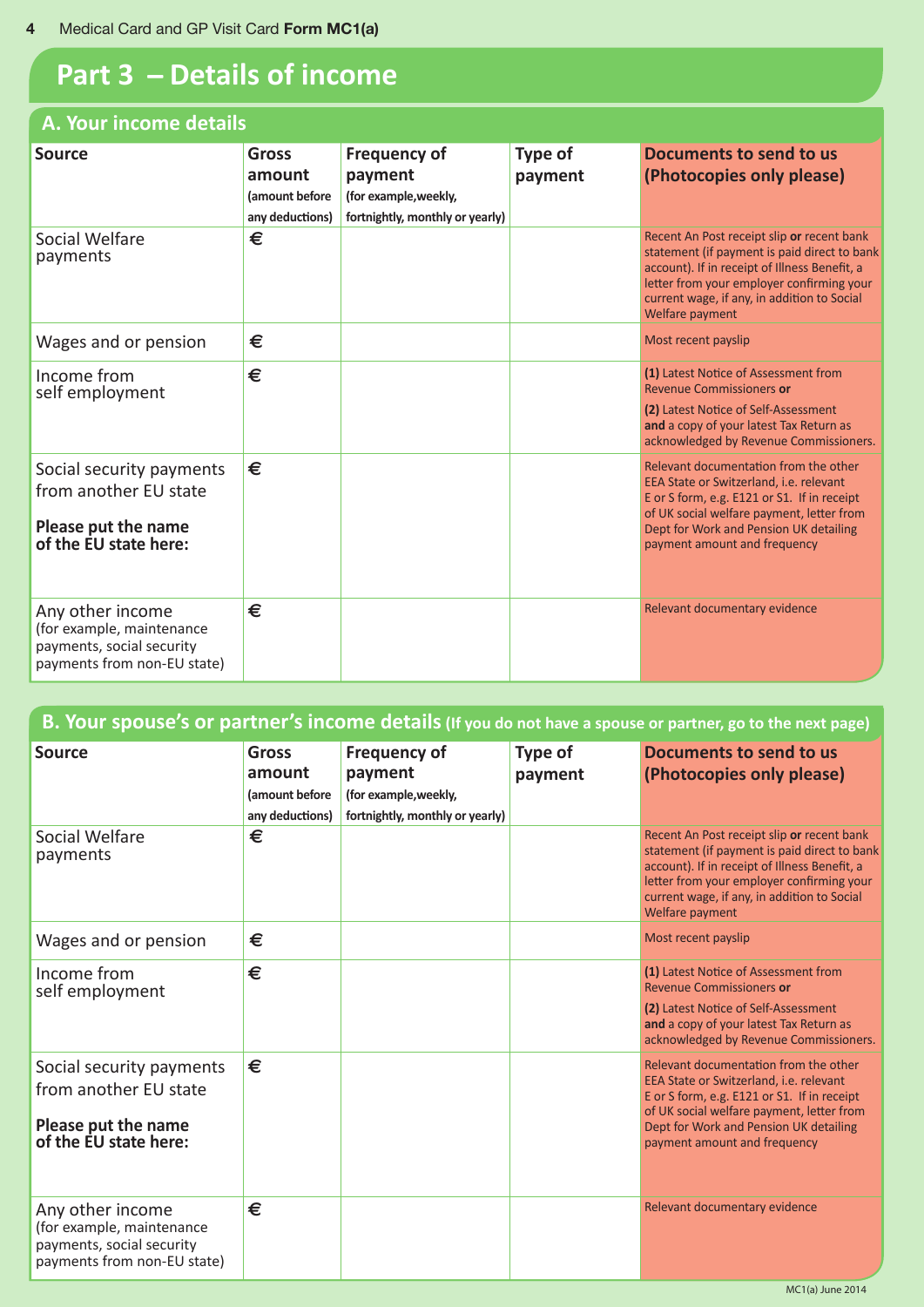### **Part 3 – Details of income** – continued

### **C. Savings and investments held by you or your spouse or partner**

Do you or your spouse or partner have investments in stocks, shares or savings with banks or building societies or other financial institutions?  $Yes \mid S$  No

If **'No'**, go to Part D on this page.

If **'Yes'**, please complete the details below and remember to attach photocopies of the documents you need to send us as evidence of your income from these sources, for example, statement(s) from financial institution(s) showing the current balance on account(s).

| Amount(s) invested<br>or held in savings $\epsilon$ | Name and address of financial institution<br>where invested or deposited | Type of savings or investments |
|-----------------------------------------------------|--------------------------------------------------------------------------|--------------------------------|
|                                                     |                                                                          |                                |
|                                                     |                                                                          |                                |
|                                                     |                                                                          |                                |
|                                                     |                                                                          |                                |
|                                                     |                                                                          |                                |
|                                                     |                                                                          |                                |
|                                                     |                                                                          |                                |

**If you don't have enough room to complete this section, please write additional details on a separate sheet of paper and send it in with this form.**

### **D. Property additional to the family home**

| Do you or your spouse or partner own any property or land other than the |     |    |
|--------------------------------------------------------------------------|-----|----|
| house you live in, including land not personally used?                   | Yes | No |

If **'No'**, go to Part 4 on next page.

If **'Yes'**, please complete the details below and send us evidence of any income from this source, for example, tenancy agreement or bank statements. Also, if it applies, please send us evidence of any cost associated with the land or property, for example, receipts or invoices.

| <b>Address</b> | <b>Details of land or property</b><br>(for example, 3 bed semi, shop<br>unit, farmland or other) | <b>Yearly income received</b><br>(for example, from rental,<br>from lease or from other) | Yearly costs $\epsilon$ |
|----------------|--------------------------------------------------------------------------------------------------|------------------------------------------------------------------------------------------|-------------------------|
|                |                                                                                                  |                                                                                          |                         |
|                |                                                                                                  |                                                                                          |                         |
|                |                                                                                                  |                                                                                          |                         |
|                |                                                                                                  |                                                                                          |                         |
|                |                                                                                                  |                                                                                          |                         |
|                |                                                                                                  |                                                                                          |                         |
|                |                                                                                                  |                                                                                          |                         |

**If you don't have enough room to complete this section, please write additional details on a separate sheet of paper and send it in with this form.**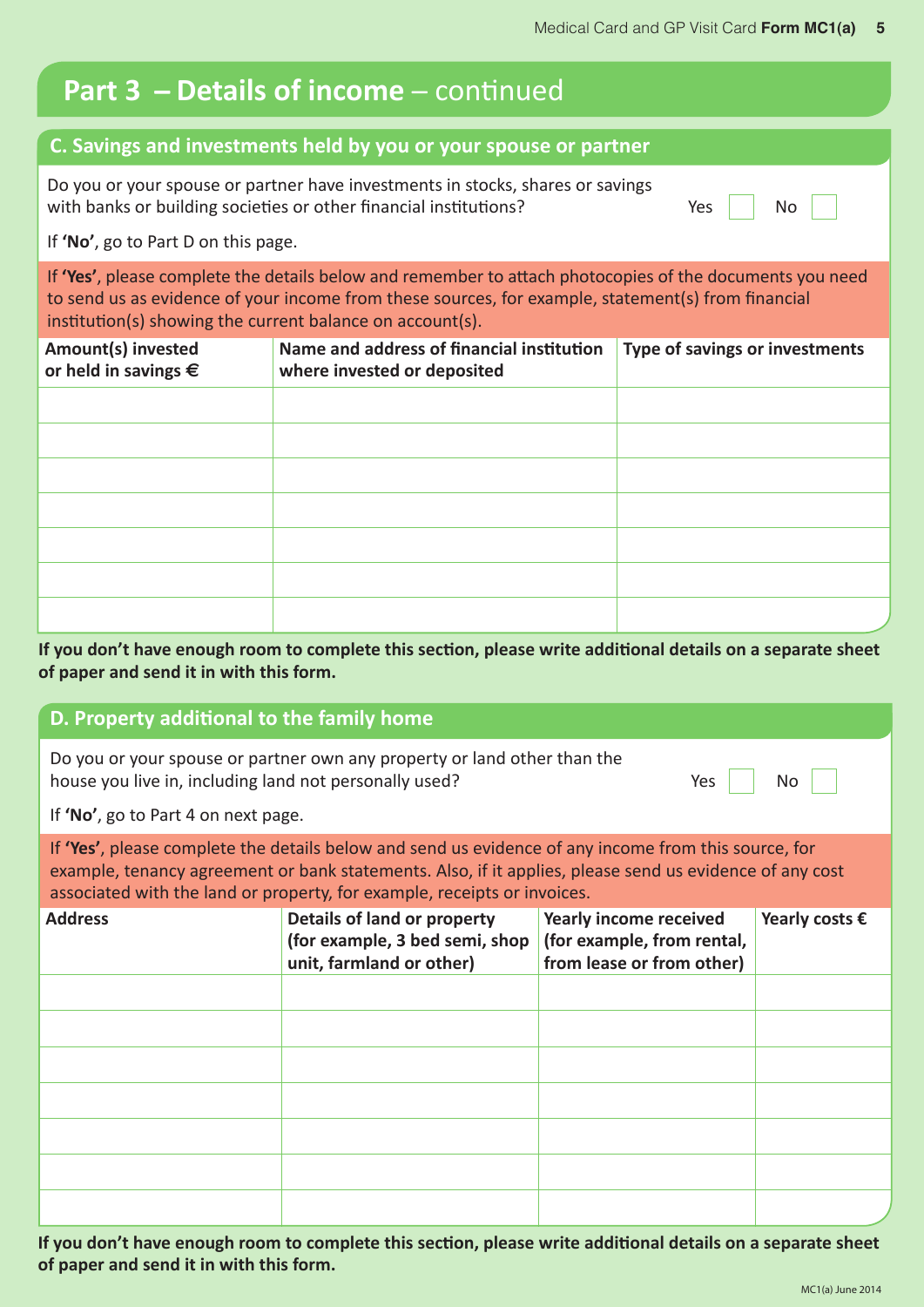## **Part 4 – Declaration and consent**

**Before completing this part of the form**, please take time to read and consider the following **important information**:

By law, anyone who deliberately gives false information on this form, or who deliberately withholds information relevant to an assessment of eligibility for a Medical Card and GP Visit Card, could face a fine, imprisonment or both.

Also, by law, anyone who does not tell the HSE about a change in their circumstances that could affect their eligibility for a Medical Card or a GP Visit Card could face a fine.

Where appropriate, the HSE reserves the right to review and modify Medical Card and GP Visit Card eligibility status at any time.

### **Declaration and consent**

#### **Please read these statements. If you agree with them, please complete and sign or mark the form below.**

I apply for a Medical Card or a GP Visit Card for myself and, if it applies, my dependants.

I declare that the information I have given as part of this application is correct to the best of my knowledge.

I agree to tell the HSE immediately about any changes that may affect my own or, if it applies, my dependants' eligibility for health services.

I agree that the HSE, when assessing eligibility, may contact other Government Departments including the Department of Social Protection, the Revenue Commissioners and the Department of Justice to confirm the information I have given.

I authorise the HSE to deal directly with my nominated contact person (advocate), on all aspects of my application, which includes the sharing of personal sensitive information.

| Date: |
|-------|
|       |

### **Part 4A – Nominated contact person (advocate)**

You may wish to nominate someone to act on your behalf, if this is case please complete the attached

| Nominated        |  |  |  |  |  |  |  | Nominated contact person's address: |  |  |  |  |  |  |  |
|------------------|--|--|--|--|--|--|--|-------------------------------------|--|--|--|--|--|--|--|
| contact person's |  |  |  |  |  |  |  |                                     |  |  |  |  |  |  |  |
| name:            |  |  |  |  |  |  |  |                                     |  |  |  |  |  |  |  |
| Telephone no.    |  |  |  |  |  |  |  |                                     |  |  |  |  |  |  |  |
| Relationship to  |  |  |  |  |  |  |  |                                     |  |  |  |  |  |  |  |
| applicant:       |  |  |  |  |  |  |  |                                     |  |  |  |  |  |  |  |

**N.B. All correspondence and contact will be directed to the nominated contact person (advocate) should you wish someone to act on your behalf.**

### **Part 4B - Mark and signature of witness**

**If you are not able to sign, your mark should be made and witnessed. The witness should sign his or her name and complete his or her address in spaces provided below.**

| Place your mark here: |  |  |  |  |  |  |  | Signature of witness: |                     |  |  |  |  |  |  |  |  |  |  |  |  |  |  |
|-----------------------|--|--|--|--|--|--|--|-----------------------|---------------------|--|--|--|--|--|--|--|--|--|--|--|--|--|--|
| Date:                 |  |  |  |  |  |  |  |                       | Address of witness: |  |  |  |  |  |  |  |  |  |  |  |  |  |  |

D | D | M | M | Y | Y | Y | Y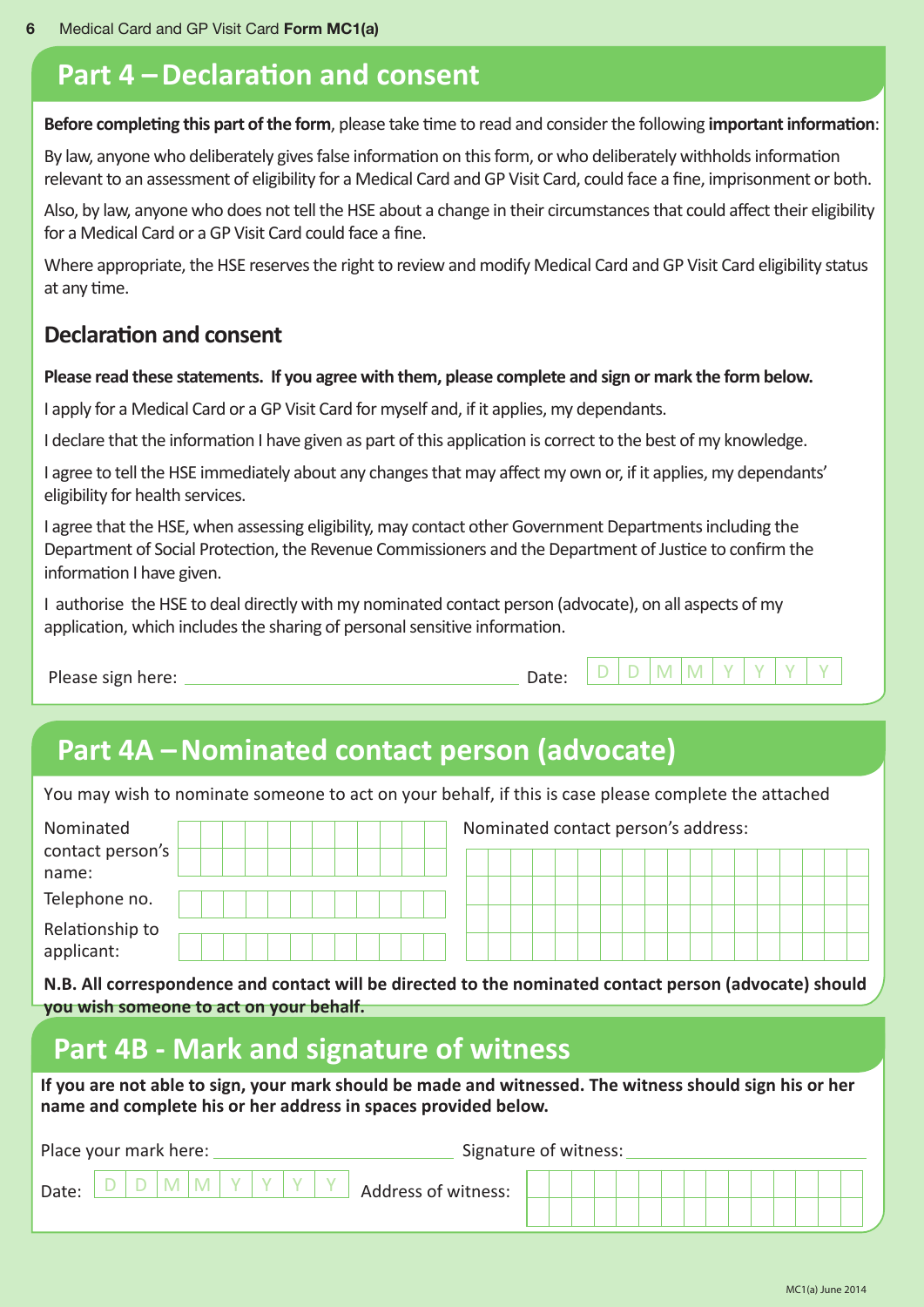## **Part 5 – Doctor of choice**

| Doctor's name:                                                |                  | Doctor's practice address: |  |  |  |  |  |  |  |  |
|---------------------------------------------------------------|------------------|----------------------------|--|--|--|--|--|--|--|--|
|                                                               |                  |                            |  |  |  |  |  |  |  |  |
| Will your dependants (if you have<br>any) attend this doctor? | Yes<br><b>No</b> |                            |  |  |  |  |  |  |  |  |
|                                                               |                  |                            |  |  |  |  |  |  |  |  |

### **Part 5A – Doctor's acceptance** Ask your doctor to complete this section of the form

I agree to provide medical services to this applicant and his or her dependants, if any.

|         | Signature of doctor:                                                                                                          |  |
|---------|-------------------------------------------------------------------------------------------------------------------------------|--|
| GMS no. |                                                                                                                               |  |
| Date:   | $\begin{array}{c c c c c c c} \hline \text{M} & \text{M} & \text{Y} & \text{Y} & \text{Y} \end{array}$<br>$\overline{D}$<br>D |  |

**GMS STAMP HERE:** 

**If your spouse or partner requires a different doctor of choice, please complete Part 6 and ask their doctor to complete Part 6A.**

### **Part 6 – Spouse's or partner's doctor of choice**

| Doctor's name:                                                                     | Doctor's practice address: |  |  |  |
|------------------------------------------------------------------------------------|----------------------------|--|--|--|
|                                                                                    |                            |  |  |  |
| Will your dependants (if you have<br><b>No</b><br>Yes,<br>any) attend this doctor? |                            |  |  |  |

# **Part 6A – Doctor's acceptance (for spouse or partner)**

**Ask your spouse's or partner's doctor to complete this section of the form**

I agree to provide medical services to this applicant and his or her dependants, if any.

|         | Signature of doctor:             |
|---------|----------------------------------|
| GMS no. |                                  |
| Date:   | $M$ $M$<br>$Y$ $Y$ $Y$<br>D<br>D |

**GMS STAMP HERE:** 

**Complete Checklist on next page.**